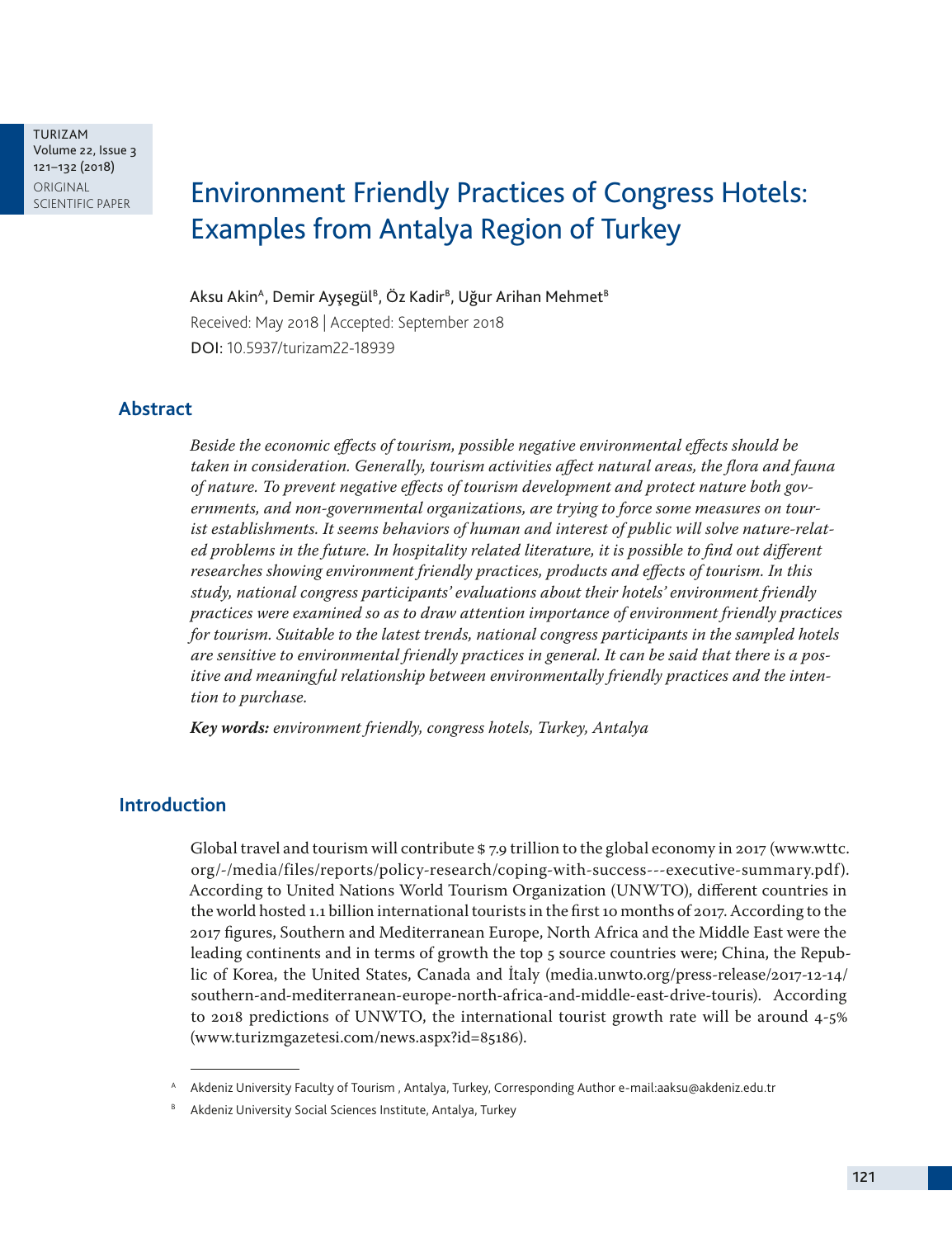Except in times of crises, continuous growth of international tourism movements in the world, every year attract the attention of governments to the tourism industry. Since international tourism movements mean foreign exchange, many governments especially in developing countries orient most of their power to the tourism industry (Neto, 2003). In fact, the tourism industry affects both tourist sending and receiving countries. In terms of tourist receiving countries, the main tourist establishments that serve the domestic sectors of transportation, hospitality and entertainment are economically affected in a positive way (Raza et al., 2017).

Beside the economic effects of tourism, possible negative environmental effects should be taken in consideration. Generally, tourism activities affect natural areas, the flora and fauna of nature (Tomescu, 2011). Within the development of tourism, unnecessary use of natural resources and energy may be seen (Leonidou et al., 2013). Even though tourism needs natural environment, it places an enormous pressure on nature (Bohdanowicz, 2006).

In order to prevent the negative effects of tourism development and protect nature both governments, and non-governmental organizations are trying to force some measures on tourism establishments. Generally, they take the interest of communities on being "green" (Chan,Wong, 2006). At the same time, travelers also observe and demand green activities at tourist establishments. In this atmosphere tourism managers in a way, must deal with the environment (Bohdanowicz, 2006) and its share in the budget. After facing climate change in the world, 191 countries and European Union members have signed Kyoto Protocol and started to decrease emissions of greenhouse gases (Pieri et al., 2016). Despite these attempts, UNWTO predicted a 130 % rise in carbon dioxide emissions by 2035 because of air travels' and lodging establishments' operations (Manganari et al., 2016).

Generally speaking, it seems, human behavior and public interest will solve nature-related problems in the future (Jang et al., 2015) but, especially with the main pressure coming from customers, hoteliers will no longer regret the importance of environmental issues (Brown,1996). Chand and Garge have underlined results of research in the USA alone, 43 million tourists named themselves as eco-friendly tourists (Chand, Garge, 2017). Even on cruises, environmental activities can be found in order to decrease environmental impacts (Han et al., 2016).

#### **Environment Friendly Practices of Hotels**

Under huge pressure coming from different sides and growing awareness regarding the environment (Nimri et al.,2017:43), hoteliers have started environmental friendly practices. Among these; energy (low energy or energy conserving lighting), water conservation, recycling and waste reduction, hotel bath amenities (made without artificial ingredients), room keys (made from polyvinyl chloride), cleaning products (made with bio-based oils), food preparation (using fresh, local and seasonal products), menu selection (integrating organic produce), spas (integrating natural and organic products) (www.thebalance.com/sustainability-and-eco-friendly-hotel-initiatives1223545), furniture (integrating recycled wood), materials (using limited fossil fuels), hotel structure (allowing more ventilation), solar panels, electric cars and planting trees etc. (www.followgreenliving.com/characteristics-eco-friendly-hotel/ ).

Most of the environmental friendly practices need the managerial support of hoteliers where the rest can be realized with the valuable help of hotel workers and hotel customers (controlling lights, reuse of towels etc.) (Rahman et al., 2015). In fact, environment friendly practices enable decreasing operational costs of hotels and give important support to market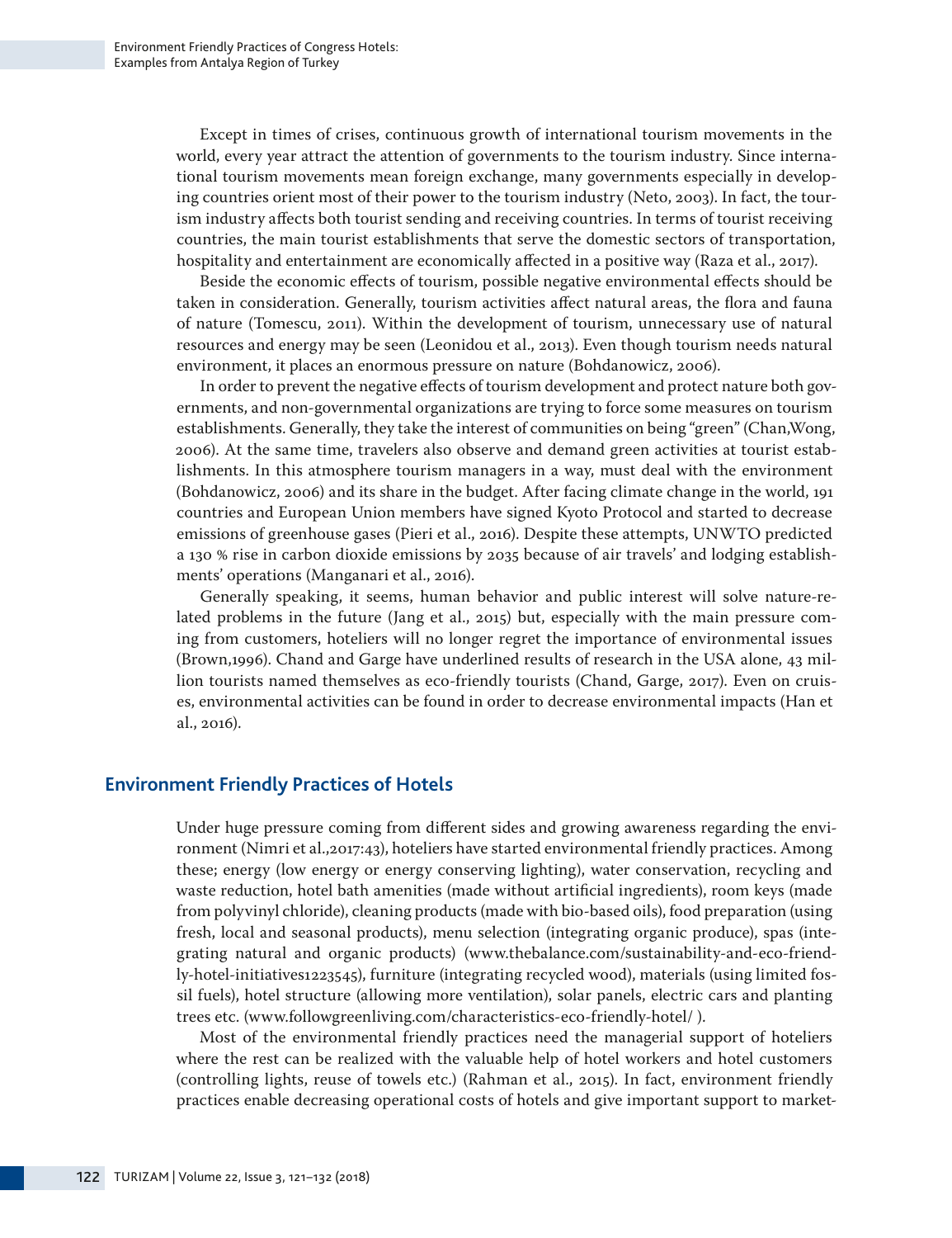ing efforts of hotels. Since customers' selection decisions have changed towards environment friendly hotels, hoteliers pull them more easily to their hotels by benefiting from environmental caring practices (Leonidou et al., 2013). Despite customer pulling advantage, still some hoteliers are not sure of investing in environmental friendly practices due to their initial costs (Kang et al.,2012). If a differentiation strategy is followed (Molina-Azorin et al., 2015) and/or popularity levels of the hotels are trying to be increased, generally hoteliers accept environmental caring practices.

Referencing Clausing (2008), Millar and Baloglu (2011) have stated that according to the Deloitte survey result, 34% of 1,155 business travellers seek out environmentally friendly hotels and 38% have looked for green lodging facilities. By observing and following trends, hotels have different and concrete environmental friendly practices; for example, in order to decrease carbon dioxide emission, Hilton Hotels put a target of 20% for the end of 2014 (Kim et al., 2012). Benefiting from Bohdanowicz et al. (2011) study, Rahman et al. (2015) underlined that 70 Hilton properties in continental Europe successfully reduced energy use per square meter by 15 % and decreased water use and  $CO<sub>2</sub>$  emissions per customer per night by 8% in a three-year period of time. Regarding receiving awards, "The Colony Hotel in Kennebunkport, Maine," can be given as another successful example. This hotel named itself as "green" and won lots of awards because of its environmental practices. In terms of saving, "The Hotel Bel Air in Los Angales" can be cited, due to its comprehensive environmental program that yielded a \$10,000 savings in 10 months. In addition to these examples, Hyatt Regency Chicago (waste reduction and recycling system) and Scottsdale (hotel personnel environment training program) can be mentioned because of their different practices (Enz, Siguaw, 1999). Starting from 1998, Accor Hotels announced their 65 water, waste and biodiversity related actions (Kim et al., 2012). Lastly, Marriott International experienced a decrease both in energy (by 11 %) and in water (by 8.2%) consumption in a two-year period (Rahman et al., 2015). Based on the Green Lodging Calculator, Dimara et al. (2017) stated that with the help of reuse programs (towel and others), it is possible to save 210,000 gallons of water and 143 gallons of detergent on a yearly basis for hotels with 150 rooms.

In hospitality related literature, it is possible to find different researches showing environment friendly practices, products and effects of tourism. Rodriguez and Cruz (2007), Horng et al. (2017:45) mentioned the excessive using of natural resources and energy which goes parallel with the development of international tourism movements in the world. As a tourist, water usage can be more than everyday water usage, this fact was underlined by Juvan and Dolnicar (2017) based on Gössling (2015). Citing Dodds (2005), Kim and et al. (2012) stated that over \$1 billion worth of energy is annually consumed by hotels. If conventional hotels are focused, it can be said that they do more damage to the environment because of their non-cyclable goods, water and energy excessive consumptions (Barber, 2014) during conventions or meetings. Against excessive usages, hotels may realize certain attempts and practices. Naturally all applications will differ from one hotel to another according to their customer profile, budget, vision and experience in tourism sector. In most cases, hotel managements understand the importance of environmental friendly practices, but they may have limited knowledge and awareness (Leonidou et al., 2013). Citing Wan (2007), Tang and Lam (2017) stated that hotel managers in Macao (China) do not buy into the positive effect of environmental management on competitiveness. In fact, customers have desire to support environmental practices and ready to pay more (Dimara et al., 2017).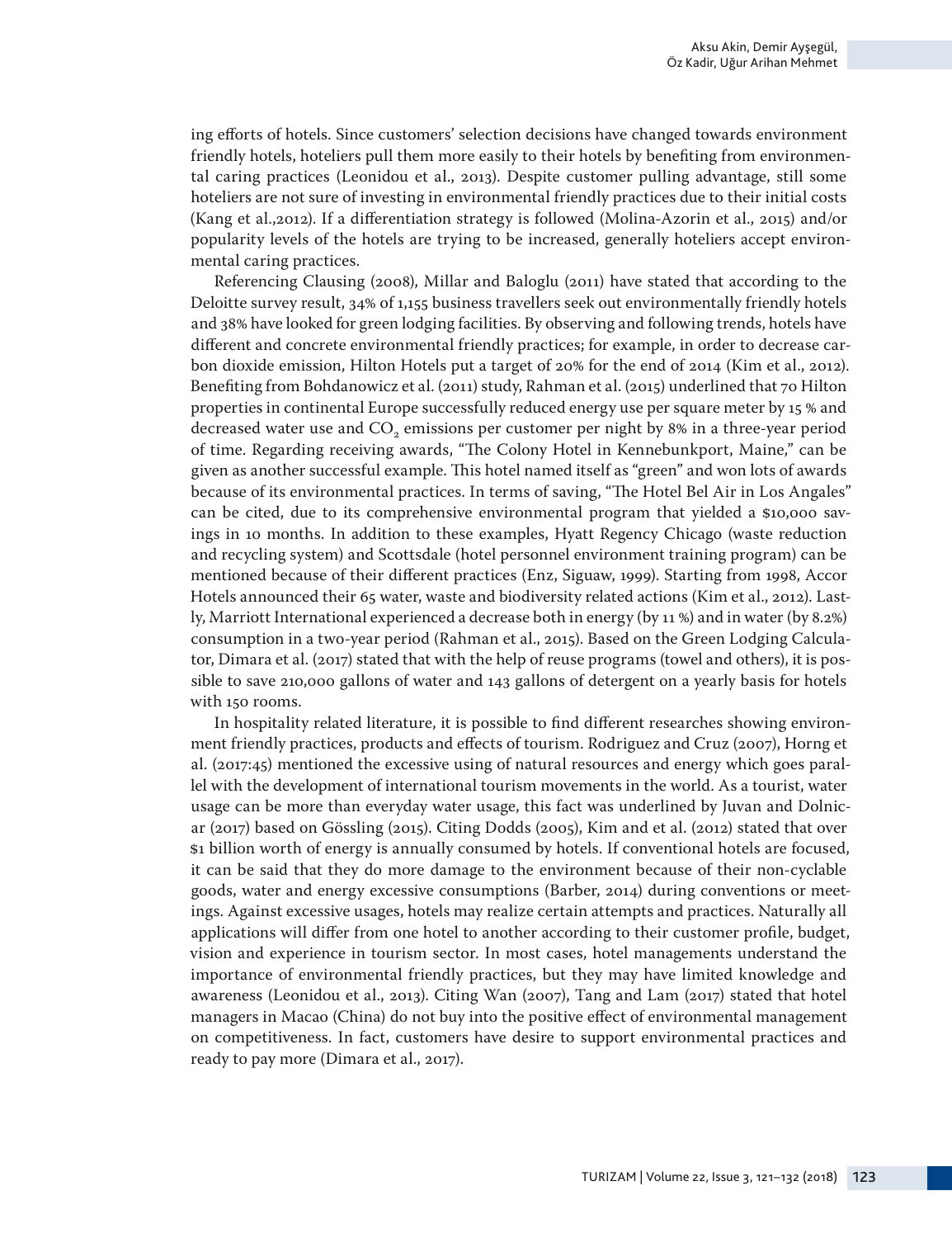### **Research Methodology**

In this study, national congress participants' evaluations about their hotels' environment friendly practices were investigated. In order to have concrete and correct answers, two 5-star congress hotels (operating in Belek Region of Antalya) were selected as a sample. The authors selected the Antalya Region as main tourist region in Turkey. Since it was difficult to collect data from all 5 Star Hotels in the Antalya Region, a simple random sampling technique was used for defining the sample. The research was conducted between October and November period in 2016. Questionnaires were answered by the participants of two different national congresses (33rd National Gastroenterology Congress and 3rd Symposium of Medicinal and Aromatic Plants) which were organized in two sampled 5-star hotels. Totally 200 questionnaires were taken into consideration. SPSS 20.0 was used for evaluating the data.

Proposals between 1 and 17, were taken from Giritlioğlu and Güzel (2015), between 18 and 22, were taken from Sox et al. (2013) and between 23 and 25, were taken from Han et al. (2011). For demographical characteristics of the sample, frequency analysis, for environment friendly attitude and purchase intention reliability analysis, for environment friendly practices and purchasing intent relation correlation analysis, for the relationship between environment friendly practices and purchasing intention regression analysis, for the differences of attitudes towards environment friendly practices t-test and for the differences of participants' attitudes towards environment friendly practices one-way Anova test were done and for environment friendly applications scale, arithmetic mean and standard deviation values were calculated by the authors.

#### **Findings and Discussion**

When the distribution of the congress participants in the questionnaire is examined (See Table 1), it is seen that 45.0 % (n = 90) of the 200 participants are female and 55.0 % (n = 110) of the participants are male. When the distribution of the participants by their age is considered, it is seen that most of them are between the ages of  $31-40$  (n = 89; 44.5 %). At the same time, 0.5 %  $(n = 1)$  of the participants were between the ages of 20 and under; 17.5 %  $(n = 35)$  were between 21-30, 27.0 % (n=54) between the ages of 41-50 and 10.5 % (n = 21) were 51 and over years of age.

When the data on the educational levels of the participants are examined, it was seen that 55.5 % (n = 111) of the majority of the participants were composed of the participants have postgraduate education, 36.5 % (n = 73) undergraduate; 5.5 % (n = 11) of associate degree; 2.5 % (n = 5) were composed of high school graduate people.

When participants were asked whether they had previously stayed at an environmentally friendly congress hotel 60.0 % (n= 120) stated that accommodated, 40.0 % (n= 80) specified that not accommodated. When occupational groups of persons participating in the questionnaire are examined 16.0 % (n= 32) Engineer, 11.0 % (n= 22) Academician, 7.5 % (n= 15) Sales marketing,  $54.0\%$  (n= 108) Health care worker and 11.5% (n=23) appears to be included in other occupational groups.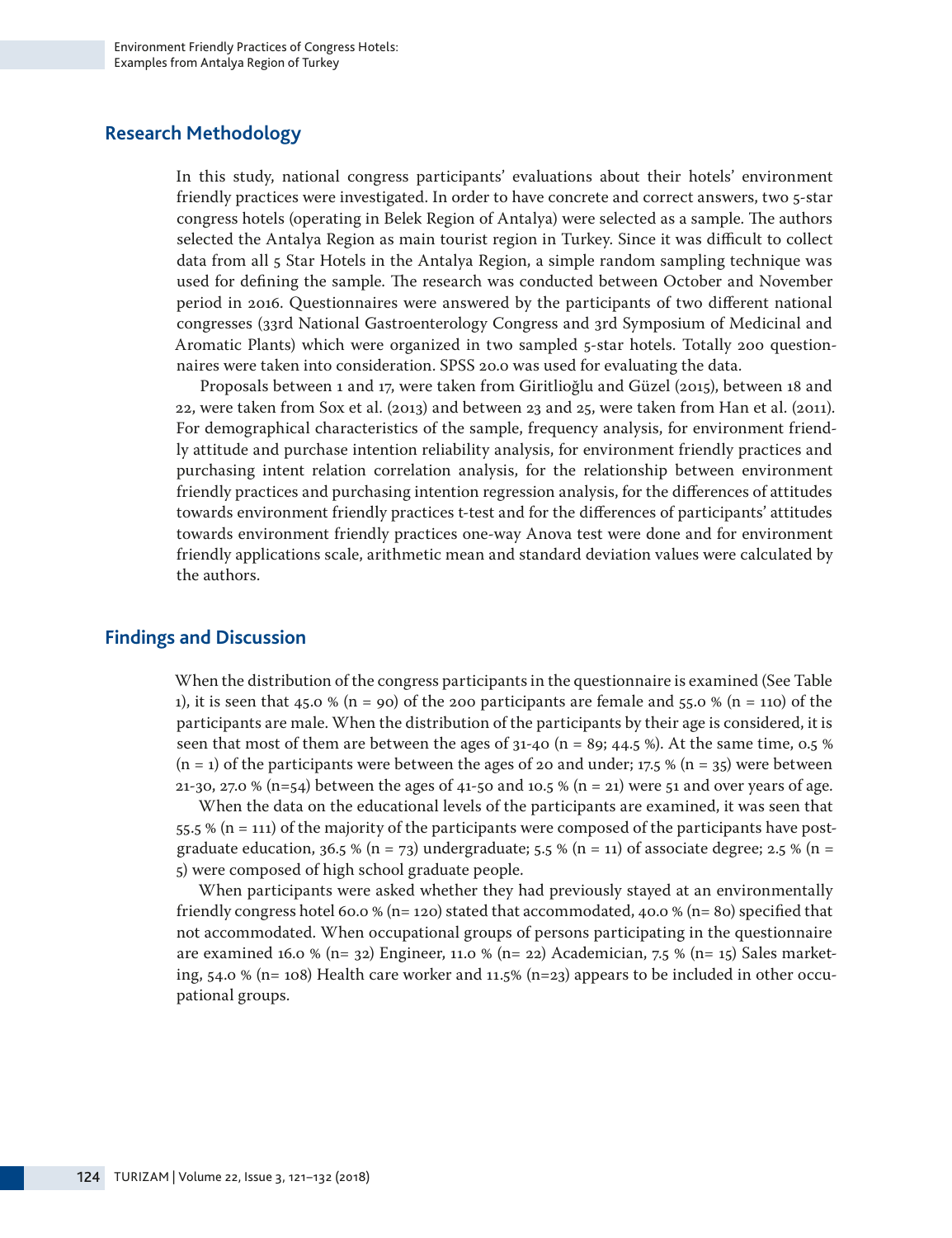|                                                                                                                               | Number (n)                         | Percentage (%)                             |
|-------------------------------------------------------------------------------------------------------------------------------|------------------------------------|--------------------------------------------|
| Gender<br>Female<br>Male<br>Total                                                                                             | 90<br>110<br>200                   | 45,0<br>55,0<br>100                        |
| Age<br>20 and under<br>$21 - 30$<br>$31 - 40$<br>41-50<br>51 and above<br>Total                                               | 1<br>35<br>89<br>54<br>21<br>200   | 0,5<br>17,5<br>44,5<br>27,0<br>10,5<br>100 |
| Education<br>High school<br>Associate degree<br>Undergraduate<br>Postgraduate<br>Total                                        | 5<br>11<br>73<br>111<br>200        | 2,5<br>5,5<br>36,5<br>55,5<br>100          |
| Accommodation at the Congress Hotel<br>Yes<br><b>No</b><br>Total                                                              | 120<br>80<br>200                   | 60,0<br>40,0<br>100                        |
| Occupation<br>Engineer<br>Academician<br>Sales marketing<br>Health care worker<br>Other<br>Total                              | 32<br>22<br>15<br>108<br>23<br>200 | 16,0<br>11,0<br>7,5<br>54,0<br>11,5<br>100 |
| Congress / Symposium<br>3rd Symposium on Medicinal and Aromatic Plants<br>33rd National Congress of Gastroenterology<br>Total | 50<br>150<br>200                   | 25,0<br>75,0<br>100                        |

**Table 1.** *The Demographic Characteristics of Participants Attending the Research*

A reliability analysis was conducted for the environment friendly attitude and purchase intention scales established within the research. According to this, it is determined that reliability coefficient of environment friendly attitude, Alpha ( $α$ ) = 0,94; reliability coefficient of purchase intention, Alpha (α) =  $\alpha$ ,  $\alpha$  = 0,  $\alpha$ . According to these results, it can be said that the reliability level of the questionnaire used as a data collection tool in the survey is high. In Table 2, it is also possible to see the results of the reliability analysis.

**Table 2.** *Reliability Coefficients of Scales*

| Dimensions                    | Cronbach's Alpha | Statement number (N) |
|-------------------------------|------------------|----------------------|
| Environment Friendly Attitude | 0.94             |                      |
| l Purchase intention          | 0.76             |                      |

When the average of statements about environment-friendly practices scale is considered (See Table 3), it is seen that the attitude of congress participants towards environment friendly practices is high values  $(\bar{x}= 3,22; s d= 0,80)$ .

When the answers given by the participants to the statements in the questionnaire are examined it is seen that the highest average is *'There are applications for smoking in congress*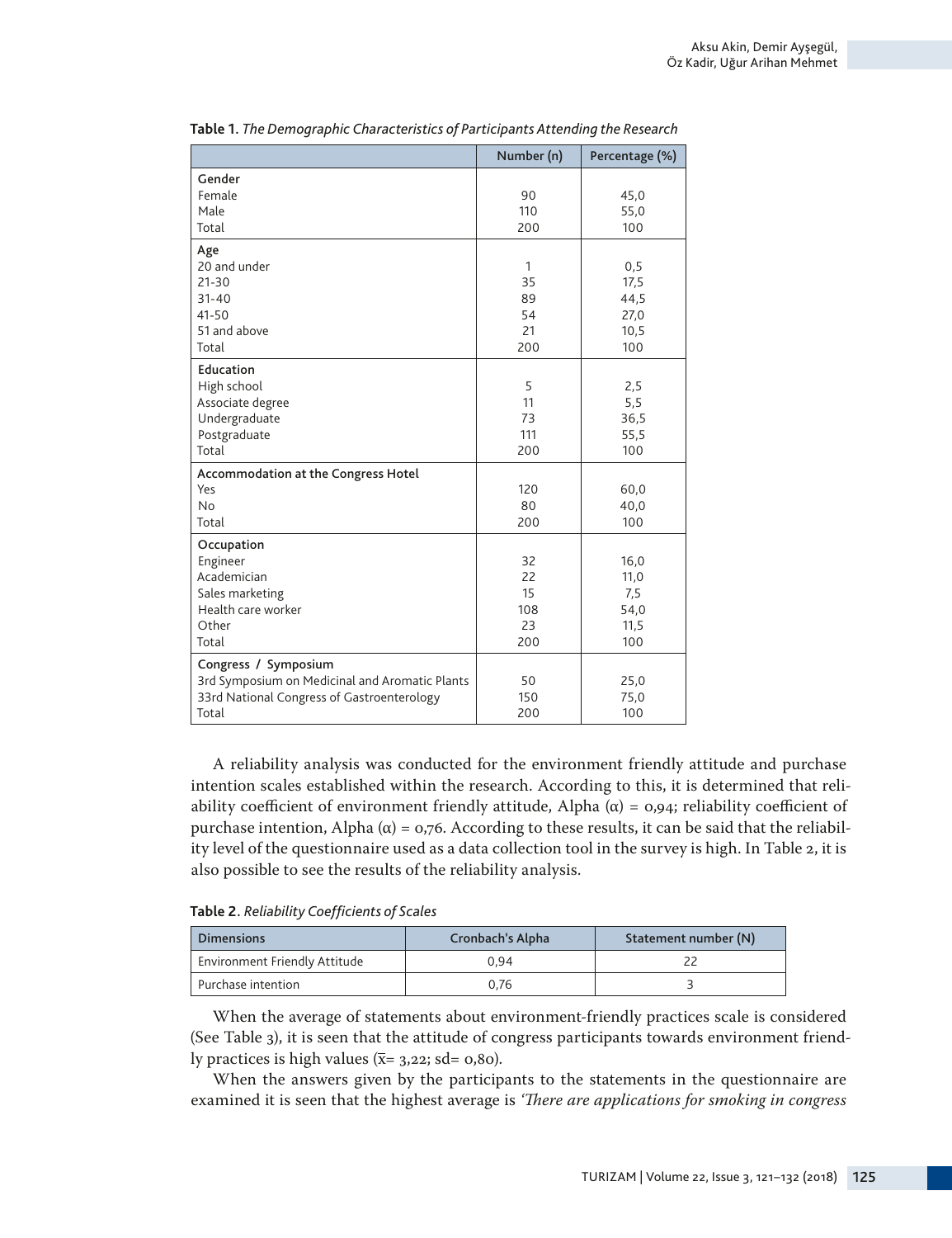*hotels'* (x= 3,84). However, statements have lowest mean are *'The congress hotels have food-saving applications'*  $(\bar{x}= 2.69)$  *'Renewable energy resources are used in congresses hotels'*  $(\bar{x}= 2.83)$ . In the light of this information, it is seen that the participants of the congress are paying more attention to the applications of cigarette use in environment friendly practices at the congress hotel, they seem to pay attention least for food-saving and renewable energy resources usage.

|                                                                                                                                        | Arithmetic<br>Mean $(X)$ | Standard<br>Deviation (Sd) |
|----------------------------------------------------------------------------------------------------------------------------------------|--------------------------|----------------------------|
| <b>GENERAL SCALE</b>                                                                                                                   | 3,22                     | 0,80                       |
| 1. Congress hotels have environmental policy and action plans related to it.                                                           | 3,41                     | 1,16                       |
| 2. Congress hotels have department of environmental activities.                                                                        | 3,32                     | 1,18                       |
| 3. Congress hotels have an environmental management system.                                                                            | 3,46                     | 1,12                       |
| 4. Congress hotels have internationally accepted sustainability certificates.                                                          | 3,57                     | 1,12                       |
| 5. Energy consumption, electricity consumption and general energy consumption<br>in the congress hotels are followed.                  | 3,39                     | 1,21                       |
| 6. Maintenance and repair of all the installations and equipment is done<br>periodically in the congress hotels.                       | 3,52                     | 1,16                       |
| 7. In congress hotels is provided training for sustainability to the staff.                                                            | 3,36                     | 1,15                       |
| 8. Congress hotels have value systems and receiving opinions for sustainability<br>from customers.                                     | 3,11                     | 1,26                       |
| 9. Congress hotels pay attention to the fact that the devices and machines they<br>use are highly efficient and consume little energy. | 3,33                     | 1,12                       |
| 10. There are applications for smoking in congress hotels.                                                                             | 3,84                     | 1,13                       |
| 11. Congress participants are given information on how to make them behave in<br>an environmental friendly way.                        | 2,88                     | 1,25                       |
| 12. Congress hotels contribute to the preservation of the near historical, natural<br>and cultural values.                             | 2,95                     | 1,28                       |
| 13. Architectural designs of congress hotels are sensitive to the environment.                                                         | 3,06                     | 1,28                       |
| 14. Building materials used in the construction of congress hotels are sensitive to<br>the environment.                                | 2,88                     | 1,24                       |
| 15. Renewable energy resources are used in congresses hotels.                                                                          | 2,83                     | 1,37                       |
| 16. Separation is done according to plastic, paper and glass type for waste in the<br>congress hotels.                                 | 3,23                     | 1,30                       |
| 17. Environmental labeled materials are used at congresses hotels.                                                                     | 3,08                     | 1,19                       |
| 18. Congress hotels offer different alternatives for plastic water bottles.                                                            | 2,88                     | 1,40                       |
| 19. Congress hotels use environmentally friendly cleaning materials.                                                                   | 2,99                     | 1,25                       |
| 20. The congress hotels provide service facilities for the transportation needs of<br>the participants.                                | 3,71                     | 1,26                       |
| 21. The congress hotels have food-saving applications.                                                                                 | 2,69                     | 1,29                       |
| 22. There is well-trained staff on sustainability at the congress hotels.                                                              | 3,18                     | 1.20                       |

**Table 3.** *Arithmetic Mean and Standard Deviation Values of Environment Friendly Practices Scale*

*Scale: 1= strongly disagree, 2= do not agree, 3= neither agree nor disagree, 4= agree, 5= absolutely agree*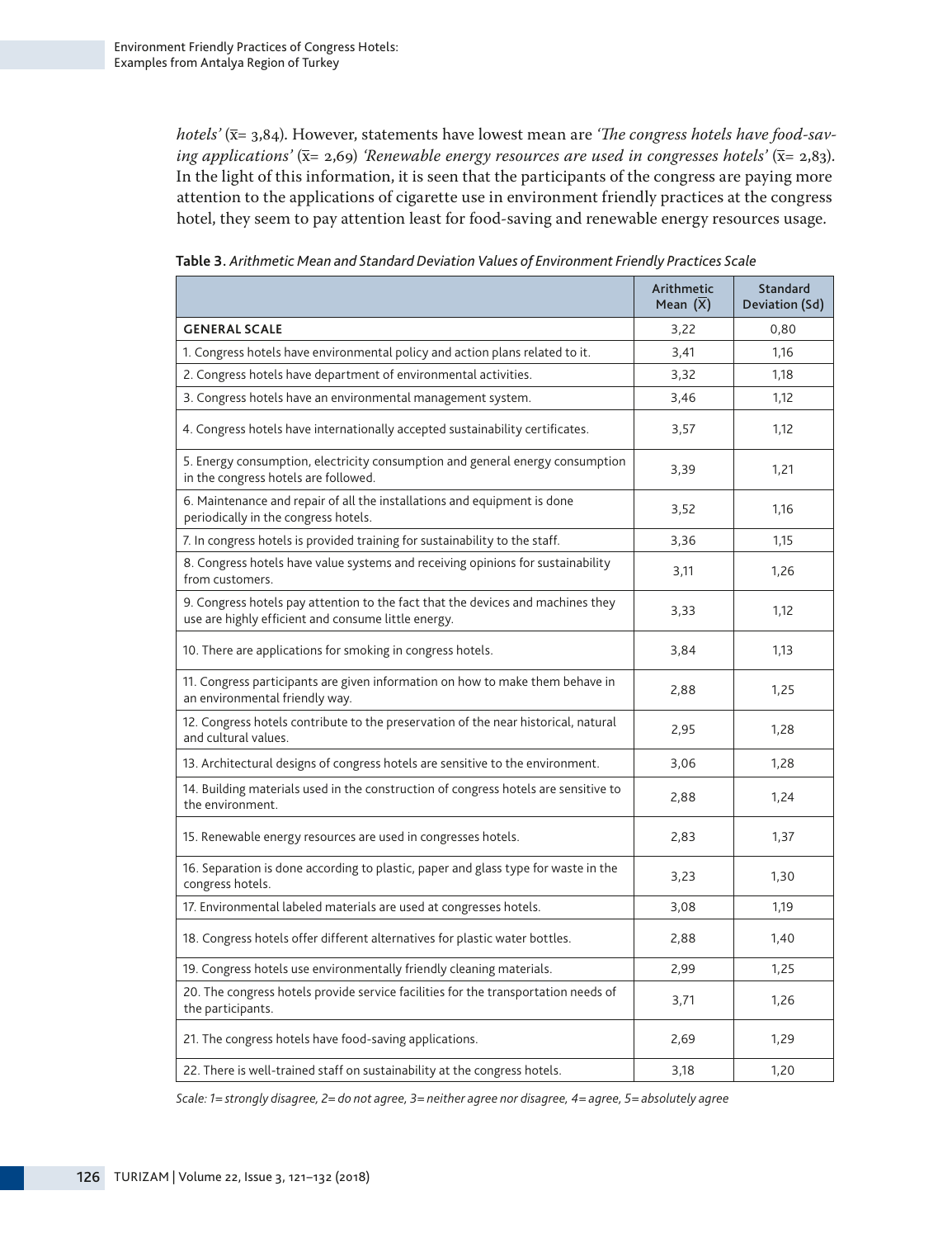When the average of statements regarding the intention to purchase is considered (See Table 4), it is seen that the intention of purchasing people staying in congress facilities sensitive to environmental friendly practices is high  $(\bar{x}= 3.53; sde= 1.04)$ . When respondents' responses to the statements in the questionnaire are examined, it is seen that the highest average is *'I will encourage my friends and relatives to stay at an environment-friendly congress hotels*  $(\bar{x}$ = 3,80). On the other hand, the statements with the lowest mean are *'While I prefer congress, I*  stay at environment-friendly congress hotels'  $(\bar{x} = 3.47)$  *I am willing to pay more for environment-friendly congress hotels'* ( $\bar{x}$ = 3,30). In the light of this information, it is seen that against nonenvironment-friendly congress hotels, congress participants are less willing to stay in the environmentally friendly congress hotel and pay more.

|                                                                                                     | Arithmetic<br>Mean $(X)$ | Standard<br>Deviation (Sd) |
|-----------------------------------------------------------------------------------------------------|--------------------------|----------------------------|
| <b>GENERAL SCALE</b>                                                                                | 3.53                     | 1.04                       |
| 23. While I prefer congress, I stay at environment friendly congress hotels.                        | 3.47                     | 1.25                       |
| 24. I will encourage my friends and relatives to stay at an environment friendly<br>congress hotel. | 3.80                     | 1,23                       |
| 25. I am willing to pay more for environment-friendly congress hotels.                              | 3,30                     | 1.29                       |

**Table 4.** *Arithmetic Mean and Standard Deviation Values of Purchase Intention Scale* 

In the analysis of the correlation (See Table 5), it was determined that there is a positive and meaningful relationship between the environmentally friendly practices and the intention to purchase in a generally acceptable way. There is a positive relationship between  $(r= 0.423, r= 0.423)$ p= ,000<0,05) eco-friendly practices and intent to purchase.

**Table 5.** *Correlation Coefficients of Environment-Friendly Practices and Purchasing Intent Relation* 

| Environment-Friendly Practices (1) |         |  |
|------------------------------------|---------|--|
| Purchase Intention (2)             | $+23**$ |  |

*\*\* Correlation (p<0.01) significant at level (2-tail). \*N=200*

The model explains  $17.5 \%$  (A.R<sup>2</sup>) of intention to purchase. In other words, environment-friendly practices account for 17.5% of the change in intent to purchase. According to Table 6, the effect of purchasing on environment-friendly practices seems to be linear and positive. It is possible to say that when the number of environment-friendly applications increases one unit, the intention to purchase will increase by 0.544 (Beta1).

Model: Purchasing Intention = f (Environment-Friendly Practices)

 $Y = Bo + B1.XEFP$ 

 $Y = (0, 423)$ . XEFP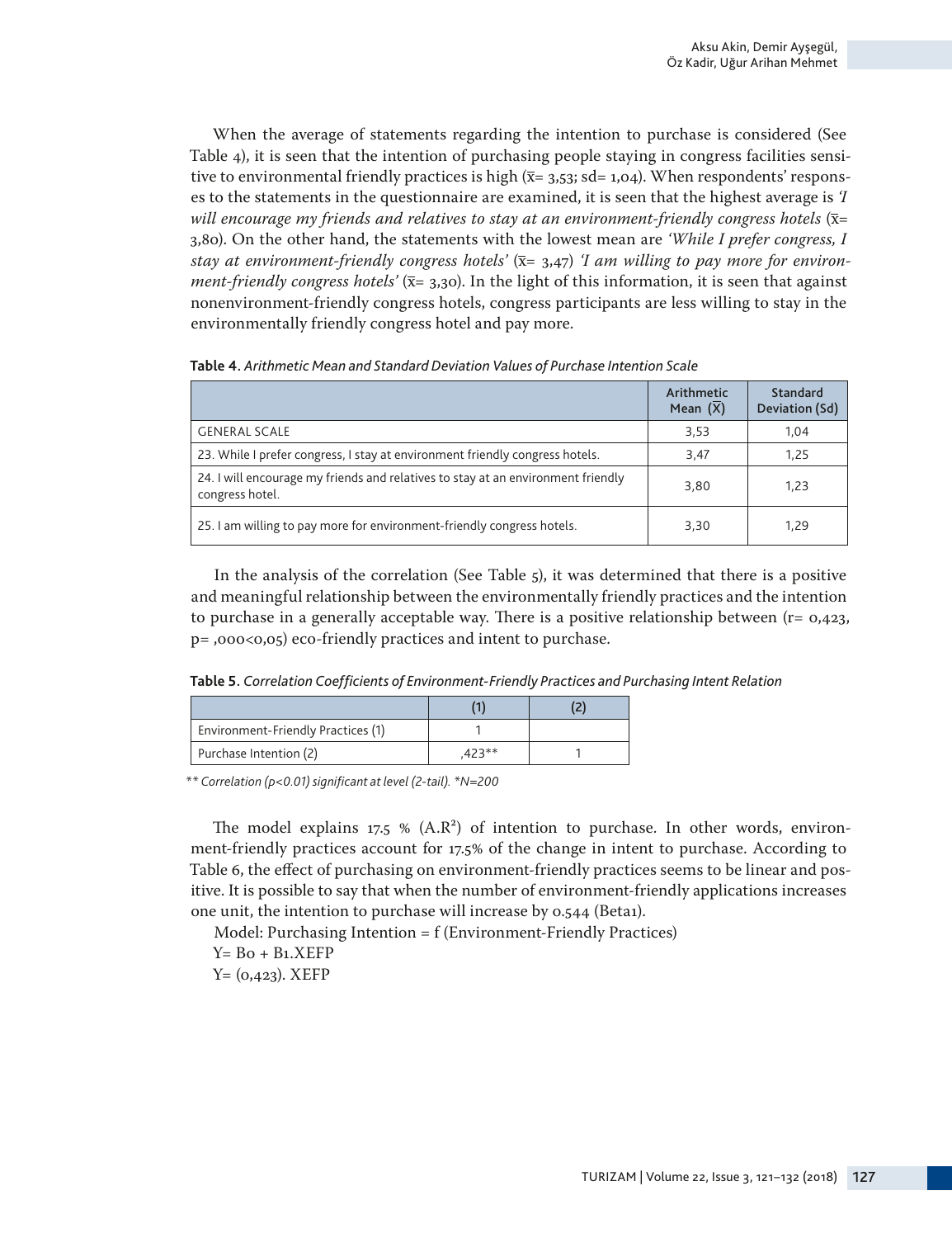| <b>INDEPENDENT VARIABLE</b>    | <b>BETA</b> |        | SiG. (P) |  |  |  |
|--------------------------------|-------------|--------|----------|--|--|--|
| Environment-Friendly Practices | .544        | 6,569  | $,000**$ |  |  |  |
|                                |             | 43,151 |          |  |  |  |
| R                              | ,423        |        |          |  |  |  |
| R <sub>2</sub>                 | ,179        |        |          |  |  |  |
| Adjusted R2                    |             | ,175   |          |  |  |  |
| Durbin-Watson                  |             | 1,870  |          |  |  |  |

**Table 6.** *Simple Regression Analysis Examining the Relationships Between Environment-Friendly Practices and Purchasing Intentions* 

*\*The value is significant at 0.05 level \*\*The value is significant at 0.01 level*

As seen in Table 7, T test was implemented to determine whether the arithmetic mean of attitudes towards environment-friendly congress hotels of participants showed a significant difference by previously accommodation at the environment-friendly hotel variable. As a result of the independent group t test, it was found that attitudes towards environment-friendly practices of participants ( $t=2,492$ ; p<.05) was different in terms of lodging in an environmentally friendly hotel previously. According to the results of the analysis, it can be said that the people who stay at an environment-friendly convention hotel have more sensitive to environmentally friendly practices than people who don't stay.

**Table 7.** *The t-Test and Results of the Differences of Attitudes towards Environment-Friendly Practices of Participants by Previously Accommodation at the Environment-Friendly Hotel Variable* 

| Demographic<br><b>Features</b> | Dependent<br>Variable    | <b>Groups</b> | Std.<br>Art. |     | Mean<br>Dev. |      |      | Levene's Test for Equality<br>of Variances |         |      | df | Sig. |
|--------------------------------|--------------------------|---------------|--------------|-----|--------------|------|------|--------------------------------------------|---------|------|----|------|
|                                |                          |               |              |     |              |      | Sig. |                                            |         |      |    |      |
| Accommodation                  | Environment-             | Yes           | 3,33         | ,78 | Equal        | .146 | .703 | 2.492                                      | 198     | ,015 |    |      |
|                                | Friendly<br>Applications | <b>No</b>     | 3,05         | ,82 | Not<br>egual |      |      | 2.469                                      | 164.071 |      |    |      |

*\*p<.05 level is meaningful.*

As can be seen in Table 8, as a result of one-way analysis of variance (ANOVA) conducted to determine whether the participants' attitudes towards environmentally friendly practices show a meaningful difference by the variable of the occupation, it is found that the attitudes towards environmentally friendly practices ( $F_{3-1508}$ = 3,446; p<05) differs in terms of the occupation they are doing. After this process, it is necessary to determine which selected occupation resulted from the significant difference determined after ANOVA.

In order to decide which multiple comparison technique should be used after the ANOVA analysis, firstly whether the hypothesis that the variances of the group distributions are homogeneous with the Levene's test was tested and (variances (p>.05) were homogeneous) information discovered. For this reason Tukey HSD multiple comparison test was preferred.

According to the test results, the differences between levels environment-friendly attitudes of participants in the engineering profession and in the health profession are meaningful (p<.05). Participants in the engineering profession  $(\bar{x}=2,79)$  was lower than academicians  $(\bar{x}=3.07)$ , sales marketing  $(\bar{x}=3.19)$ , health care worker  $(\bar{x}=3.35)$  and other  $(\bar{x}=3.35)$  in terms of environmentally friendly attitude level.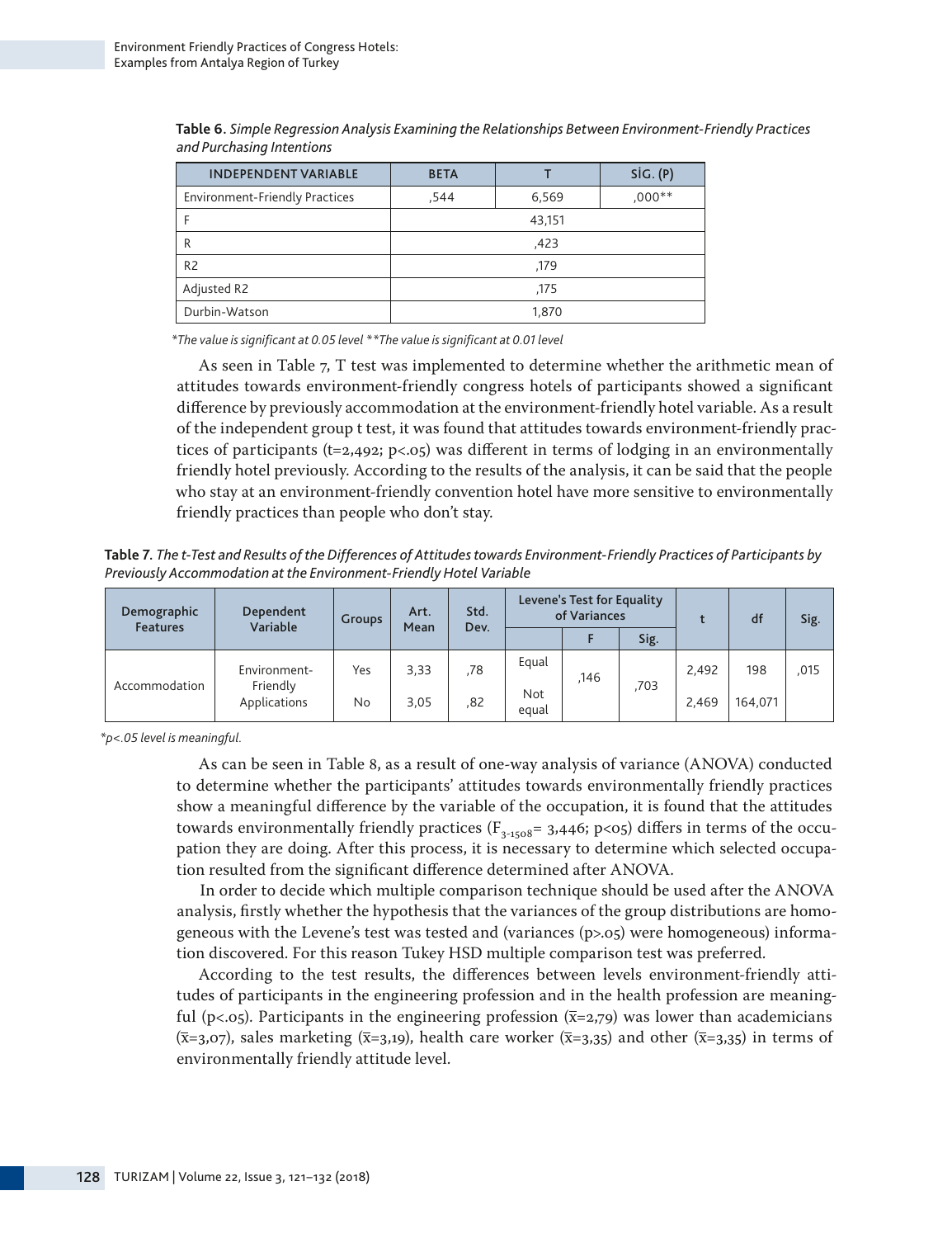|                                      |                        |                                                                                                          | <b>Descriptive Statistics</b>                                     |                                                  |                                      |       |  |  |  |
|--------------------------------------|------------------------|----------------------------------------------------------------------------------------------------------|-------------------------------------------------------------------|--------------------------------------------------|--------------------------------------|-------|--|--|--|
|                                      |                        |                                                                                                          | Occupation                                                        | N                                                | Mean                                 | S.S.  |  |  |  |
| <b>Environment-Friendly Attitude</b> |                        | Engineer<br>32<br>Academician<br>22<br>15<br>Sales marketing<br>Health care worker<br>108<br>Other<br>23 |                                                                   | 2,79<br>3,07<br>3,19<br>3,35<br>3,37             | 0.80<br>0.75<br>0,83<br>0,76<br>0,86 |       |  |  |  |
|                                      | <b>Variance Source</b> | s.d.                                                                                                     | Sum of Squares                                                    | <b>Squares Mean</b>                              | F                                    | Sig.  |  |  |  |
| Environment-                         | Intergroup             | 4                                                                                                        | 8,786                                                             | 2.197                                            |                                      |       |  |  |  |
| Friendly<br>Attitude                 | In-group               | 195                                                                                                      | 121,496                                                           | ,623                                             | 3,526                                | 0,008 |  |  |  |
|                                      | Total                  | 199                                                                                                      | 130,282                                                           |                                                  |                                      |       |  |  |  |
|                                      |                        |                                                                                                          | Multiple Comparisons Environment-Friendly Attitude Tukey HSD Test |                                                  |                                      |       |  |  |  |
| Engineer                             |                        | Academician<br>Sales marketing<br>Health care worker<br>Other                                            |                                                                   | $-28690$<br>$-40813$<br>$-0.56041*$<br>$-158831$ | ,684<br>,466<br>,005<br>,054         |       |  |  |  |
| Academician                          |                        | Engineer<br>Sales marketing<br>Health care worker<br>Other                                               |                                                                   | ,28690<br>$-12123$<br>$-.27351$<br>$-0.30142$    | ,684<br>,991<br>,576<br>,704         |       |  |  |  |
| Sales marketing                      |                        | Engineer<br>Academician<br>Health care worker<br>Other                                                   |                                                                   | ,40813<br>,12123<br>$-15228$<br>$-18018$         | ,466<br>,991<br>,956<br>,959         |       |  |  |  |
| Health care worker                   |                        | Engineer<br>Academician<br>Sales marketing<br>Other                                                      |                                                                   | ,56041*<br>,27351<br>,15228<br>$-0.02791$        | ,005<br>,576<br>,956<br>1,000        |       |  |  |  |
| Other                                |                        | Engineer<br>Academician<br>Sales marketing<br>Health care worker                                         |                                                                   | ,58831<br>,30142<br>,18018<br>,02791             | .054<br>,704<br>,959<br>1,000        |       |  |  |  |

**Table 8.** *One-Way ANOVA Test and Results Showing the Difference of Participants' Attitudes towards Environment-Friendly Practices by the Variable of Occupation* 

As seen in Table 9, T-test was conducted to determine whether the environmentally friendly attitudes of participants showed a significant difference from the arithmetic mean of symposium/congress variable. As a result of the independent group t test, it was found that the level environmentally friendly attitude of participants ( $t=-4,124$ ;  $p<.05$ ) was different in terms of the symposium or congress they attended. Based on the analysis results, it can be said that those who participated in the 33rd National Gastroenterology Congress are more sensitive towards environment friendly practices or more environmentally friendly attitudes than those attending the 3rd Symposium of Medicinal and Aromatic Plants.

In addition to the findings, the differences in gender, age and educational level regarding environmentally friendly attitudes were examined but no significant difference was found. In addition, differences tests were conducted to determine whether the intention to buy differs according to demographic variables, but no significant differences were found.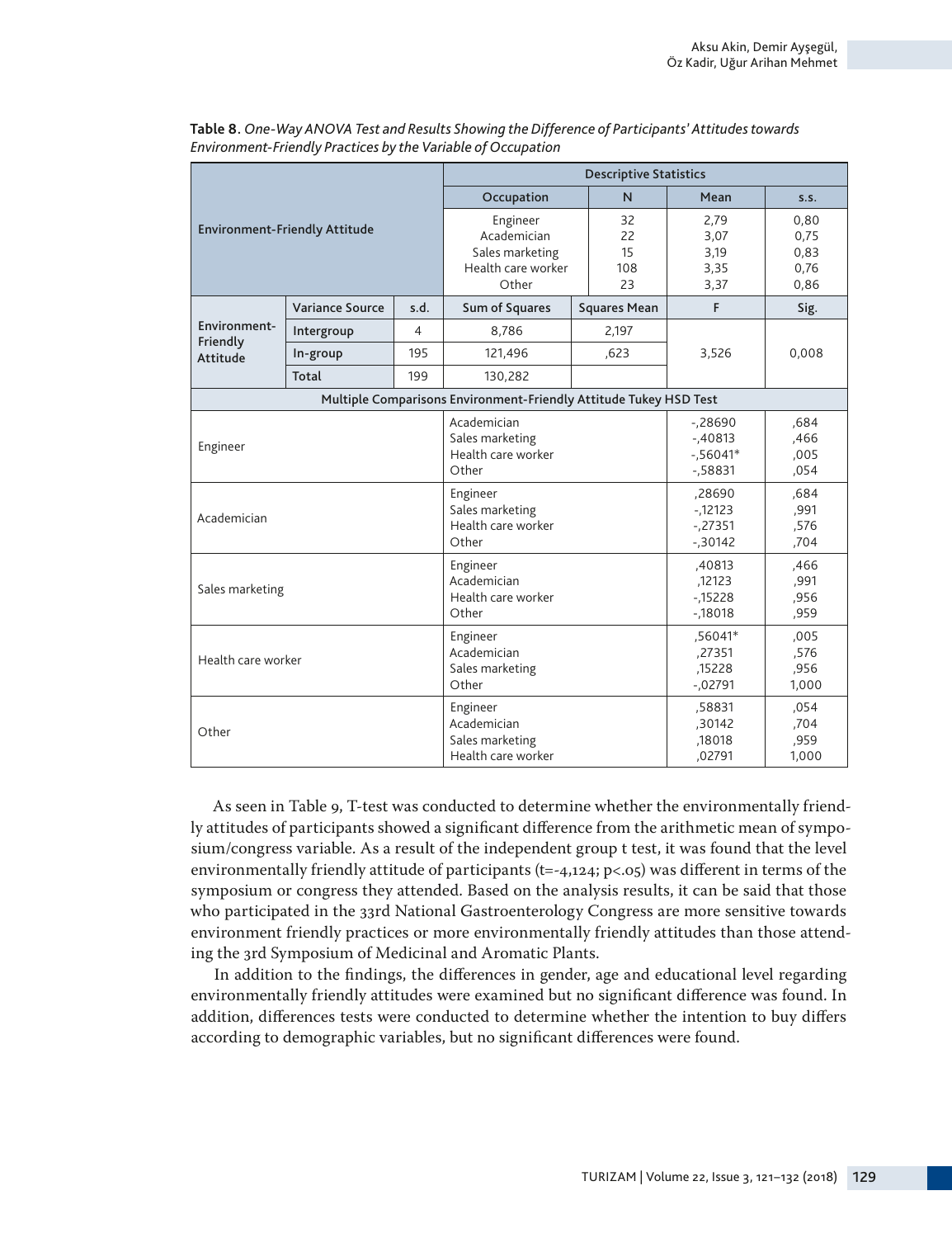**Table 9.** *The t-Test and Results of the Differences of Participants' Attitudes towards Environment-Friendly Practices by Congress They are Attending*

| Demographic<br>Feature | Dependent<br>Variable | <b>Groups</b> | Art.<br>Mean | Std.<br>Dev. | Levene's Test for Equality of<br><b>Variances</b> |      |      | df       | Sig.   |      |
|------------------------|-----------------------|---------------|--------------|--------------|---------------------------------------------------|------|------|----------|--------|------|
|                        |                       |               |              |              |                                                   |      | Sig. |          |        |      |
| Symposium /            | Environment-          | Symposium     | 2,82         | .71          | Equal                                             | ,942 | ,333 | $-4.124$ | 198    | .000 |
| Congress               | Friendly<br>Practices | Congress      | 3,35         | .79          | <b>Not</b><br>egual                               |      |      | $-4.350$ | 92,587 |      |

*\*p<.05 level is meaningful.* 

## **Conclusions and Suggestions**

Suitable to the latest trends, national congress participants in the sampled hotels are sensitive to environmental friendly practices in general. This result supports the importance of environmental friendly practices of hoteliers. It can be said that there is a positive and meaningful relationship between environmentally friendly practices and the intention to purchase. This result has a high value for tourism professionals. Managers and owners should take this knowledge into their considerations during marketing efforts. According to the results, it can be said that the people who stay at an environment-friendly convention hotel have more sensitive to environmentally friendly practices than people who don't stay. This result increases environment responsibility of hoteliers in terms of customers. In other words, if hoteliers are using "green, environment friendly or ecofriendly" terms in their slogans and marketing campaigns, they must convince their customers by sustaining tangible examples. Another research result is; attitudes of customers towards environmentally friendly practices are different according to their occupations. This fact may affect customer targeting processes of hoteliers. Lastly, no significant difference was found in terms of gender, age and educational levels of congress participants regarding environmentally friendly attitudes.

## **Limitations**

*Like all research, this research has some limitations. First, since the sample is too limited, it is not possible to generalize the results. Second, all results were based on replies from national congress participants in the sample, with no other verification.*

## **References**

- Barber, N.A. 2014. Profiling The Potential "Green" Hotel Guest: Who Are They and What Do They Want? *Journal of Hospitality & Tourism Research* 38(3), 361-387.
- Bohdanowicz, P. 2006. Environmental Awareness and Initiatives in the Swedish and Polish Hotel Industries-Survey Results. *Hospitality Management* 25, 662-682.
- Bohdanowicz, P., Zientara, P., Novotna, E. 2011. International Hotel Chains and Environmental Protection: An Analysis of Hilton's We Care! Programme (Europe, 2006-2008). *Journal of Sustainable Tourism* 19(7), 797-816.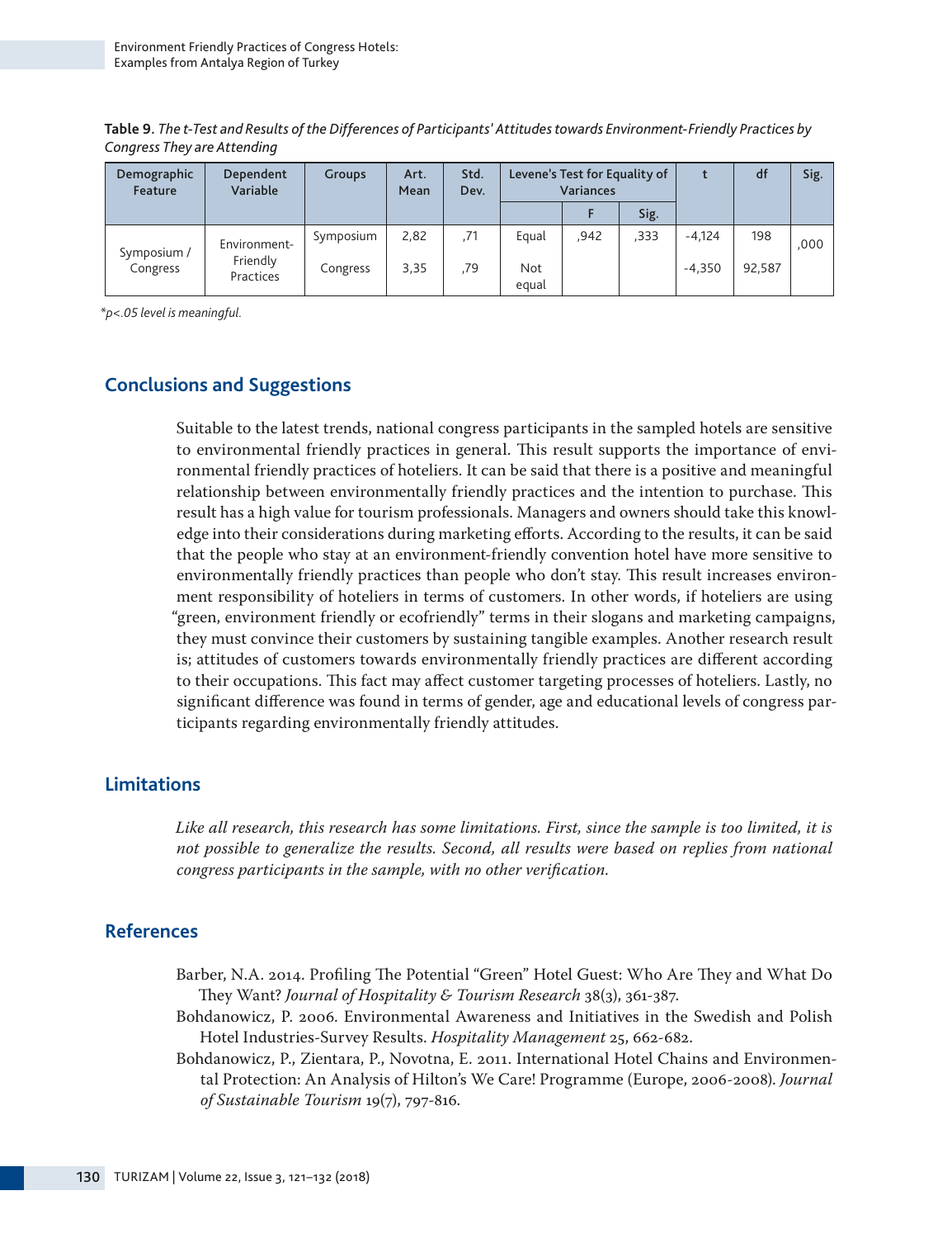- Brown, M. 1996. Environmental Policy in the Hotel Sector: "Green" Strategy or Stratagem?. *International Journal of Contemporary Hospitality Management* 8(3), 18-23.
- Chan, E.S.W., Wong, S.C.K. 2006. Motivations for ISO 14001 in the Hotel Industry. *Tourism Management* 27, 481-492.
- Chan D,M., Garge, S. 2017. Eco Friendly Practices in Indian Hotel Industry: An Exploratory Study. *International Journal of Hospitality & Tourism Systems* 10 (1), 63-70.
- Clausing, J. 2008. Survey: Boomers More Likely to Go Green in Business Travel. Travel Weekly 67(2), 22.
- Dimara, E., Manganari, E., Skuras, D. 2017. Don't Change My Towels Please: Factors Influencing Participation in Towel Reuse Programs. *Tourism Management* 59, 425-437.
- Dodds, R. 2005. Why Environmental Benchmarking Will Help Your Hotel. The Prince of Wales *International Business Leaders Forum*, London.
- Enz, C.A., Siguaw, J.A. 1999. Best Hotel Environmental Practices. *Cornell Hotel and Restaurant Administration Quarterly* 10, 72-77.
- Giritlioğlu, İ., Güzel, M.O. 2015. Otel İşletmelerinde Yeşil Yıldız Uygulamaları: Gaziantep ve Hatay Bölgesinde Bir Araştırma. *Uluslararası Sosyal Araştırmalar Dergisi* 8 (40), 889-904.
- Gössling, S. 2015. New Performance Indicators for Water Management in Tourism. *Tourism Management* 46, 233-244.
- Han, H. Jae, M., Hwang, J. 2016. Cruise Traveler's Environmentally Responsible Decision-Making: An Integrative Framework of Goal-Directed Behavior and Norm Activation Process. *International Journal of Hospitality Management* 53, 94-105.
- Han, H., Lee, L.T., Lee, J., Sheu, C. 2011. Are Lodging Customers Ready To Go On Green? An Examination of Attitudes, Demographics and Eco-friendly Intentions. *International Journal of Hospitality Management* 30, 345-355.
- Horng, J.S., Liu, C. H., Chou, S. F., Tsai, C. Y., Chung Y.C. 2017. From Innovation to Sustainability: Sustainability Innovations of Eco-Friendly Hotels in Taiwan. *International Journal of Hospitality Management* 63, 44-52.
- Jang, S.Y., Chung, J.Y., Kim, Y.G. 2015. Effects of Environmentally Friendly Perceptions on Customer's Intentions to Visit Environmentally Friendly Restaurants: An Extended Theory of Planned Behavior. *Asia Pasific Journal of Tourism Research* 20 (6), 599-618.
- Juvan, E., Dolnicar, S. 2017. Drivers of Pro-Environmental Tourist Behaviours are not Universal. *Journal of Cleaner Production* 166, 879-890.
- Kang, K.H., Stein, L., Heo, C.Y., Lee, S. 2012. Consumers' Willingness to Pay For Green Initiatives of the Hotel Industry. *International Journal of Hospitality Management* 31,564-572.
- Kim, Y.J, Palakurthi, R., Hancer, M. 2012. The Environmentally Friendly Programs in Hotels and Customers' Intention to Stay: An Online Survey Approach. *International Journal of Hospitality & Tourism Administration* 13,195-214.
- Leonidou, L.C., Fotiadis, T.A., Leonidou, C.N., Zeriti, A. 2013. Resources and Capabilities as Drivers of Hotel Environmental Marketing Strategy: Implications for Competitive Advantage and Performance. *Tourism Management* 35, 94-110.
- Manganari, E.E., Dimara, E., Theotokis, A. 2016. Greening the Lodging Industry: Current Status, Trends and Perspectives for Green Value. *Current Issues in Tourism,* 19 (3), 223-242.
- Millar, M., Baloglu, S. 2011. Hotel Guests' Preferences for Green Guest Room Attributes. *Cornell Hospitality Quarterly* 52 (3), 302-311.
- Molina-Azorin, J.F., Tarí, J.J., Pereira-Moliner, J., López-Gamero, M. D., Pertusa-Ortega, E. M. 2015. The Effects of Quality and Environmental Management on Competitive Advantage: A Mixed Methods Study in the Hotel Industry. *Tourism Management* 50, 41-54.